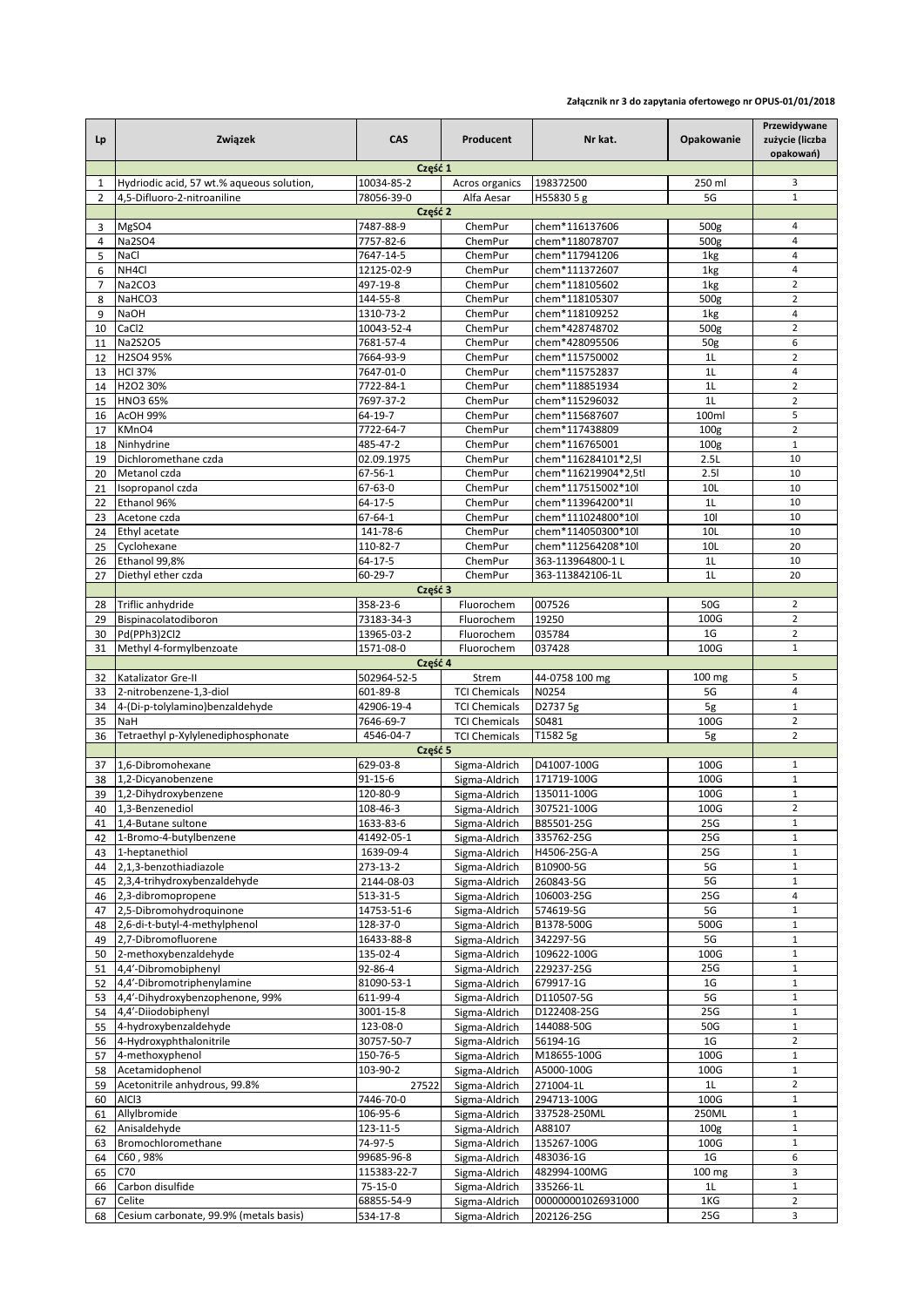| Lp         | Związek                                                    | CAS                  | Producent                      | Nr kat.                     | Opakowanie       | Przewidywane<br>zużycie (liczba<br>opakowań) |
|------------|------------------------------------------------------------|----------------------|--------------------------------|-----------------------------|------------------|----------------------------------------------|
| 69         | Cesium iodide 99.9%                                        | 7789-17-5            | Sigma-Aldrich                  | 202134-25G                  | 25g              | 1                                            |
| 70         | Copper(II) bromide 99%                                     | 7789-45-9            | Sigma-Aldrich                  | 221775-100G                 | 100 <sub>g</sub> | $1\,$                                        |
| 71         | Copper(II) chloride 99%                                    | 7447-39-4            | Sigma-Aldrich                  | 751944-25G                  | 25 <sub>g</sub>  | $\mathbf{1}$                                 |
| 72         | DCC, N,N'-Dicyclohexylcarbodiimide                         | 538-75-0             | Sigma-Aldrich                  | 36650-100G                  | 100G             | $\mathbf 1$                                  |
| 73         | Dichloromethane anhydrous, ≥99.8%                          | 27639                | Sigma-Aldrich                  | 270997-1L                   | 1L               | $\overline{2}$                               |
| 74         | Diethyl ether anhydrous, ≥99.0%                            | 60-29-7              | Sigma-Aldrich                  | 100921000                   | 1L               | $\overline{2}$                               |
| 75         | Diethylmalonic ester                                       | 105-53-3             | Sigma-Aldrich                  | D97754-25G                  | 25G              | $\overline{4}$                               |
| 76         | Dimethyl sulfate                                           | $77 - 78 - 1$        | Sigma-Aldrich                  | 320293-1L                   | 1L               | $\mathbf 1$                                  |
| 77         | Dimethyl sulfoxide anhydrous, ≥99.9%                       | 67-68-5              | Sigma-Aldrich                  | 276855-1L                   | 1L               | $\overline{2}$                               |
| 78         | Dimethyl sulfoxide-d6                                      | 2206-27-1            | Sigma-Aldrich                  | 296147-10x0.75ML            | 10x0.75ML        | 10                                           |
| 79         | Diphenylamine                                              | 122-39-4             | Sigma-Aldrich                  | 112763-100G                 | 100G             | $\mathbf{1}$                                 |
| 80         | Diphenylether                                              | 101-84-8             | Sigma-Aldrich                  | P24101-1KG                  | 1KG              | $\mathbf 1$                                  |
| 81         | <b>DMA</b>                                                 | 127-19-5             | Sigma-Aldrich                  | 8032351000                  | 500ML            | $\mathbf 1$                                  |
| 82         | <b>DMAP</b>                                                | 1122-58-3            | Sigma-Aldrich                  | 107700-25G                  | 25G              | $\overline{2}$                               |
| 83         | DMF anhydrous 99.8%                                        | 25174                | Sigma-Aldrich                  | 227056-1L                   | 1L               | $\sqrt{4}$                                   |
| 84         | Ethylamine solution 2.0 M in THF                           | 4/7/1975             | Sigma-Aldrich                  | 395072                      | 100ml            | $\mathbf 1$                                  |
| 85         | Ethylenediamine                                            | 107-15-3             | Sigma-Aldrich                  | 3550                        | 100ml            | $\overline{2}$                               |
| 86         | ferric chloride                                            | 7705-08-0            | Sigma-Aldrich                  | 000000008451240500          | 500g             | $\mathbf 1$                                  |
| 87         | Formamidine hydrochloride                                  | 6313-33-3            | Sigma-Aldrich                  | 268607-5G                   | 5g               | $\overline{2}$                               |
| 88         | Germanium(IV) oxide                                        | 1310-53-8            | Sigma-Aldrich                  | 199478-10G                  | 10 <sub>G</sub>  | $\mathbf 1$                                  |
| 89         | Lead(II) acetate trihydrate - 99.999% trace metals         | 6080-56-4            | Sigma-Aldrich                  | 316512-5G<br>211141-100G    | 5G               | $\overline{2}$                               |
| 90         | Lead(II) bromide                                           | 10031-22-8           | Sigma-Aldrich                  |                             | 100G             | $\mathbf 1$                                  |
| 91         | Lead(II) chloride, powder, 98%                             | 7758-95-4            | Sigma-Aldrich                  | 268690-250G                 | 250G             | $\mathbf 1$                                  |
| 92         | Lead(II) iodide, 99%                                       | 10101-63-0           | Sigma-Aldrich                  | 211168-50G                  | 50G              | $\overline{2}$                               |
| 93         | LiAlH4                                                     | 16853-85-3           | Sigma-Aldrich                  | 199877-25G                  | 25G              | $\overline{2}$                               |
| 94         | Lithium                                                    | 7439-93-2            | Sigma-Aldrich                  | 444456-10G                  | 10 <sub>G</sub>  | $\mathbf 1$                                  |
| 95         | m-chloroperbenzoic acid                                    | 937-14-4             | Sigma-Aldrich                  | 273031-25G                  | 25G              | $1\,$<br>$\mathbf{1}$                        |
| 96         | Mel                                                        | 74-88-4              | Sigma-Aldrich                  | I8507-100ML                 | 100ML            | $\overline{4}$                               |
| 97         | Methylamine solution 33% in absolute ethanol               | 74-89-5              | Sigma-Aldrich                  | 534102-250ML<br>130079-100G | 250ml<br>100G    | $\mathbf 1$                                  |
| 98         | Methyltriphenylphosphonium bromide<br>Molecular sieves 4 A | 1779-49-3            | Sigma-Aldrich                  |                             |                  | $\overline{2}$                               |
| 99         |                                                            | 70955-01-0           | Sigma-Aldrich                  | 1057080250<br>T4762-100G    | 250g<br>100G     | $1\,$                                        |
| 100        | myristyltrimethylammonium bromide                          | 1119-97-7            | Sigma-Aldrich                  |                             | 50ML             | $\overline{4}$                               |
| 101        | n-Butyllithium<br>N,N'-Diphenylbenzidine                   | 109-72-8<br>531-91-9 | Sigma-Aldrich                  | 186171-50ML<br>D205206-10G  | 10 <sub>G</sub>  | $\mathbf 1$                                  |
| 102        | <b>NBS</b>                                                 | 128-08-5             | Sigma-Aldrich                  | B81255-250G                 | 250G             | $\mathbf{1}$                                 |
| 103        | Neutral alumina                                            | 1344-28-1            | Sigma-Aldrich                  | 000000001010771000          | 1KG              | $\overline{2}$                               |
| 104        | Nickel (II) acetylacetonate, dihydrate 99+% (Titr.)        | 3264-82-2            | Sigma-Aldrich                  | 283657-25G                  | 25G              | $\mathbf 1$                                  |
| 105<br>106 | Nickel(II) acetate tetrahydrate - 99.998% trace            | 6018-89-9            | Sigma-Aldrich<br>Sigma-Aldrich | 379883-10G                  | 10 <sub>G</sub>  | $\overline{2}$                               |
| 107        | Nickel(II) nitrate hexahydrate, 99.999% trace              | 13478-00-7           | Sigma-Aldrich                  | 203874-20G                  | 20G              | $\mathbf 1$                                  |
| 108        | p-Dibromobenzene                                           | 106-37-6             | Sigma-Aldrich                  | D39029-100G                 | 100G             | $\mathbf 1$                                  |
| 109        | P2O5                                                       | 1314-56-3            | Sigma-Aldrich                  | 214701-500G                 | 500G             | $\mathbf 1$                                  |
| 110        | Palladium(II) acetate                                      | 3375-31-3            | Sigma-Aldrich                  | 520764-1G                   | 1G               | $\overline{2}$                               |
| 111        | Paraformaldehyde                                           | 30525-89-4           | Sigma-Aldrich                  | 158127-25G                  | 25G              | $\overline{4}$                               |
| 112        | PCC                                                        | 26299-14-9           | Sigma-Aldrich                  | 190144-100G                 | 100G             | $\mathbf{1}$                                 |
|            | 113 Pd(dppf)Cl2                                            | 72287-26-4           | Sigma-Aldrich                  | 697230-1G                   | 1 <sub>G</sub>   | $\overline{2}$                               |
| 114        | Perylene-3,4,9,10-tetracarboxylic dianhydride              | 128-69-8             | Sigma-Aldrich                  | P11255-25G                  | 25G              | 1                                            |
| 115        | Phenol                                                     | 108-95-2             | Sigma-Aldrich                  | 185450-100G                 | 100G             | $\overline{2}$                               |
|            | 116 Phosphorus(V) oxychloride                              | 10025-87-3           | Sigma-Aldrich                  | 201170-250G                 | 250G             | $\mathbf 1$                                  |
| 117        | Potassium carbonate anhydrous                              | 584-08-7             | Sigma-Aldrich                  | 60108-1KG-F                 | 1kg              | $\overline{2}$                               |
| 118        | Potassium hydroxide 86+% pellets                           | 1310-58-3            | Sigma-Aldrich                  | 1050291000                  | 500G             | $\overline{2}$                               |
|            | 119 potassium iodide                                       | 7681-11-0            | Sigma-Aldrich                  | 30315-250G-M                | 250G             | $\,1\,$                                      |
|            | 120 Potassium tert-butoxide                                | 865-47-4             | Sigma-Aldrich                  | 156671-100G                 | 100G             | $\mathbf{1}$                                 |
| 121        | p-Toluenesulfonic acid                                     | 6192-52-5            | Sigma-Aldrich                  | 402885-100G                 | 100G             | $\mathbf 1$                                  |
| 122        | p-Toluenesulfonic acid anhydride                           | 4124-41-8            | Sigma-Aldrich                  | 259764-5G                   | 5G               | $\overline{2}$                               |
| 123        | p-Toluenesulfonyl chloride                                 | 98-59-9              | Sigma-Aldrich                  | T35955-1KG                  | 1KG              | $\mathbf 1$                                  |
|            | 124 Pyridine, anhydrous, 99.8%                             | 110-86-1             | Sigma-Aldrich                  | 270970-100ML                | 100ML            | $\overline{2}$                               |
| 125        | Quinoline                                                  | $91 - 22 - 5$        | Sigma-Aldrich                  | 241571-100G                 | 100G             | $\mathbf 1$                                  |
| 126        | Rubidium iodide                                            | 7790-29-6            | Sigma-Aldrich                  | 251445-10G                  | 10 <sub>G</sub>  | $\mathbf 1$                                  |
| 127        | Sand                                                       | 14808-60-7           | Sigma-Aldrich                  | 18649-1KG                   | 250g             | $\,1\,$                                      |
| 128        | SiO2 mesh 40-63 A                                          | 112926-00-8          | Sigma-Aldrich                  | 60737                       | 1kg              | 5                                            |
| 129        | Sodium methoxide, reagent grade, 95%                       | 124-41-4             | Sigma-Aldrich                  | 164992-500G                 | 500G             | $\,1\,$                                      |
| 130        | Sodium tert-butoxide                                       | 865-48-5             | Sigma-Aldrich                  | 359270-100G                 | 100G             | $\,1\,$                                      |
| 131        | sodium thiosulfate                                         | 7772-98-7            | Sigma-Aldrich                  | 000000001065122500          | 500G             | $\overline{2}$                               |
| 132        | Tetra-n-butylammonium bromide                              | 1643-19-2            | Sigma-Aldrich                  | 193119-100G                 | 100G             | $\mathbf 1$                                  |
| 133        | Tetrahydrofuran anhydrous ≥99.9%                           | 109-99-9             | Sigma-Aldrich                  | 186562-1L                   | 1L               | $\overline{2}$                               |
| 134        | Tetrakis(triphenylphosphine)palladium(0)                   | 14221-01-3           | Sigma-Aldrich                  | 216666-1G                   | 1 <sub>G</sub>   | 3                                            |
| 135        | Thiophene-2,5-diboronic acid bis(pinacol) ester            | 175361-81-6          | Sigma-Aldrich                  | 776920-1G                   | 1G               | $\overline{2}$                               |
| 136        | Tin (II) bromide                                           | 10031-24-0           | Sigma-Aldrich                  | 309257-10G                  | 10 <sub>G</sub>  | $\mathbf 1$                                  |
| 137        | Tin (II) chloride dihydrate                                | 10025-69-1           | Sigma-Aldrich                  | 431508-50G                  | 50G              | $\mathbf 1$                                  |
| 138        | Tin(II) iodide                                             | 10294-70-9           | Sigma-Aldrich                  | 409308-5G                   | 5G               | 1                                            |
| 139        | Toluene anhydrous 99,8%                                    | 108-88-3             | Sigma-Aldrich                  | 244511-1L                   | 1L               | $\overline{2}$                               |
|            | 140 Triethanolamine puriss. p.a., ≥99% (GC)                | 102-71-6             | Sigma-Aldrich                  | 33729-1L                    | 1L               | $1\,$                                        |
| 141        | Triethyl phosphite                                         | 122-52-1             | Sigma-Aldrich                  | T61204-500ML                | 500ML            | $\mathbf 1$                                  |
| 142        | Triethylene glycol monomethyl ether                        | 112-35-6             | Sigma-Aldrich                  | 90450-250ML                 | 250ML            | $\mathbf 1$                                  |
| 143        | Trifluoroacetic acid 99.9+% in plastic coated              | 27881                | Sigma-Aldrich                  | T6508-100ML-D               | 100ML            | $\mathbf{1}$                                 |